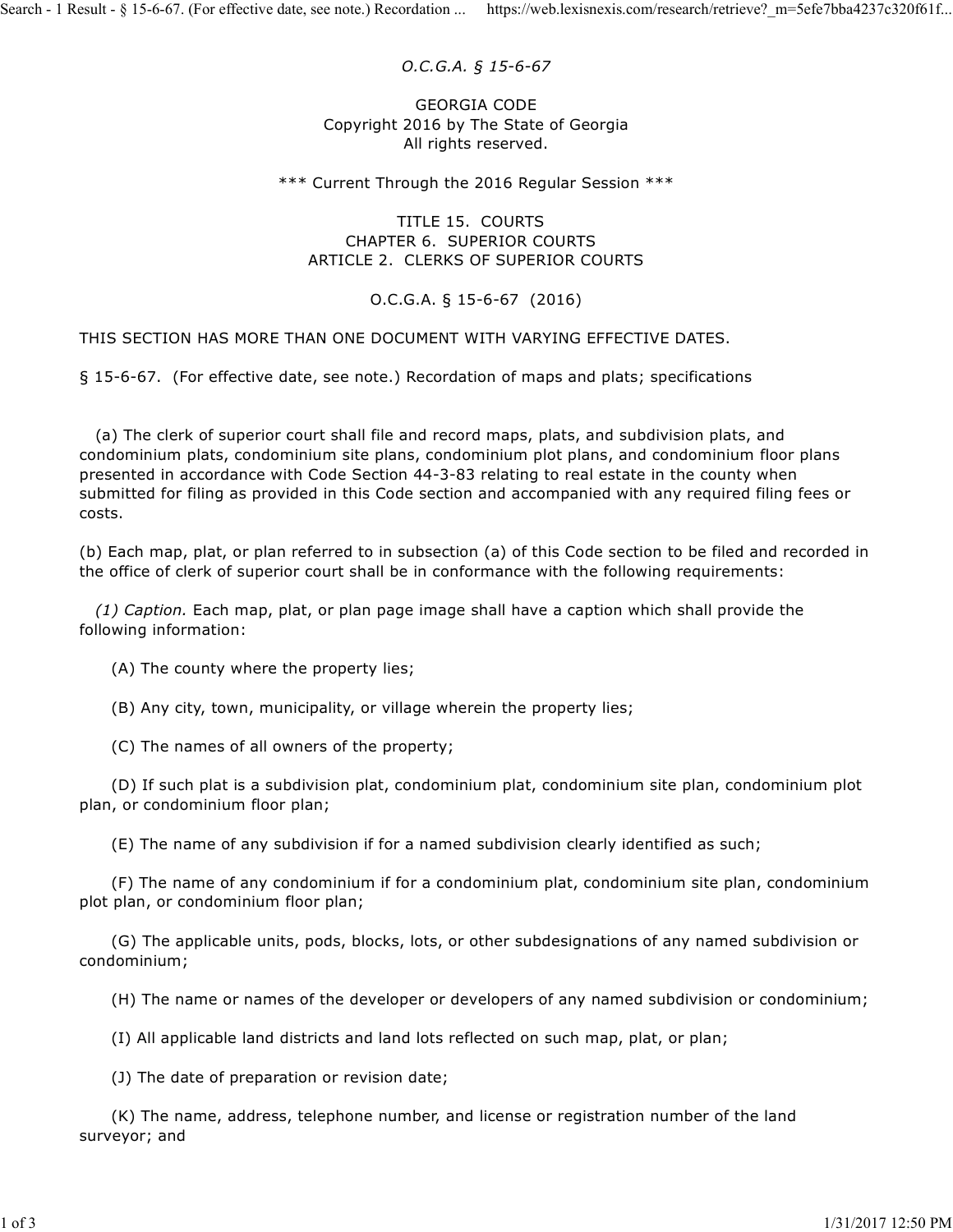(L) If the map, plat, or plan has multiple pages, the page number for each applicable page; Search - 1 Result - § 15-6-67. (For effective date, see note.) Recordation ... https://web.lexisnexis.com/research/retrieve?\_m=5efe7bba4237c320f61f...<br>(L) If the map, plat, or plan has multiple pages, the page number for e

 (2) Surveyor certification box. Each map, plat, or plan shall provide a box which contains the following language and the applicable certifications of the registered land surveyor required pursuant to subsection (c) of this Code section:

## SURVEYOR CERTIFICATIONS

 As required by subsection (c) of O.C.G.A. Section 15-6-67, the Registered Land Surveyor hereby certifies that this map, plat, or plan has been approved for filing in writing by any and all applicable municipal, county, or municipal-county planning commissions or municipal or county governing authorities or that such governmental bodies have affirmed in writing that approval is not required.

The following governmental bodies have approved this map, plat, or plan for filing:

Name and date (mm/dd/yyyy)

Name and date (mm/dd/yyyy)

The following governmental bodies have affirmed that approval is not required:

Name and date (mm/dd/yyyy)

Name and date (mm/dd/yyyy)

 Such approvals or affirmations should be confirmed with the appropriate governmental bodies by any purchaser as to intended use of any parcel.

 The Registered Land Surveyor further certifies that this map, plat, or plan complies with the minimum standards and specifications of the State Board of Registration for Professional Engineers and Land Surveyors and the Georgia Superior Court Clerks' Cooperative Authority.

## Facsimile Signature

 (3) Filing information box. Each image of a map, plat, or plan shall provide a box of not less than three inches square, if at full size, in the upper left-hand corner which shall be reserved for the clerk to append filing information; and

(4) Format. All images of maps, plats, or plans submitted for filing shall:

 (A) Comply with the minimum standards and specifications adopted in the rules and regulations of the State Board of Registration for Professional Engineers and Land Surveyors; and

 (B) Be an electronic image of a single page certified and presented to the clerk electronically in conformance with all specifications set forth in any rules and regulations promulgated by the Georgia Superior Court Clerks' Cooperative Authority.

(c) (1) Whenever the municipal planning commission, the county planning commission, the municipalcounty planning commission, or, if no such planning commission exists, the appropriate municipal or county governing authority prepares and adopts subdivision regulations, and upon receiving approval thereon by the appropriate governing authority, then no map, plat, or plan of subdivision of land within the municipality or the county shall be filed or recorded in the office of clerk of superior court of a county: Superior Court Clerks' Cooperative Authority.<br>
(c) (1) Whenever the municipal planning commission, the county planning commission, the municipal-<br>
county planning commission, or, if no such planning commission exists, the

 (A) Without the approval of the municipal planning commission, county planning commission, municipal-county planning commission, or appropriate municipal or county governing authority; and

 (B) Unless the registered land surveyor who prepares any such map, plat, or plan for filing certifies thereon that such map, plat, or plan has been approved for filing by all applicable governmental bodies. Such certification shall specifically state by name the governmental bodies that approved the filings and the dates such actions were taken.

(2) Notwithstanding any other provision of this subsection to the contrary, no approval of the